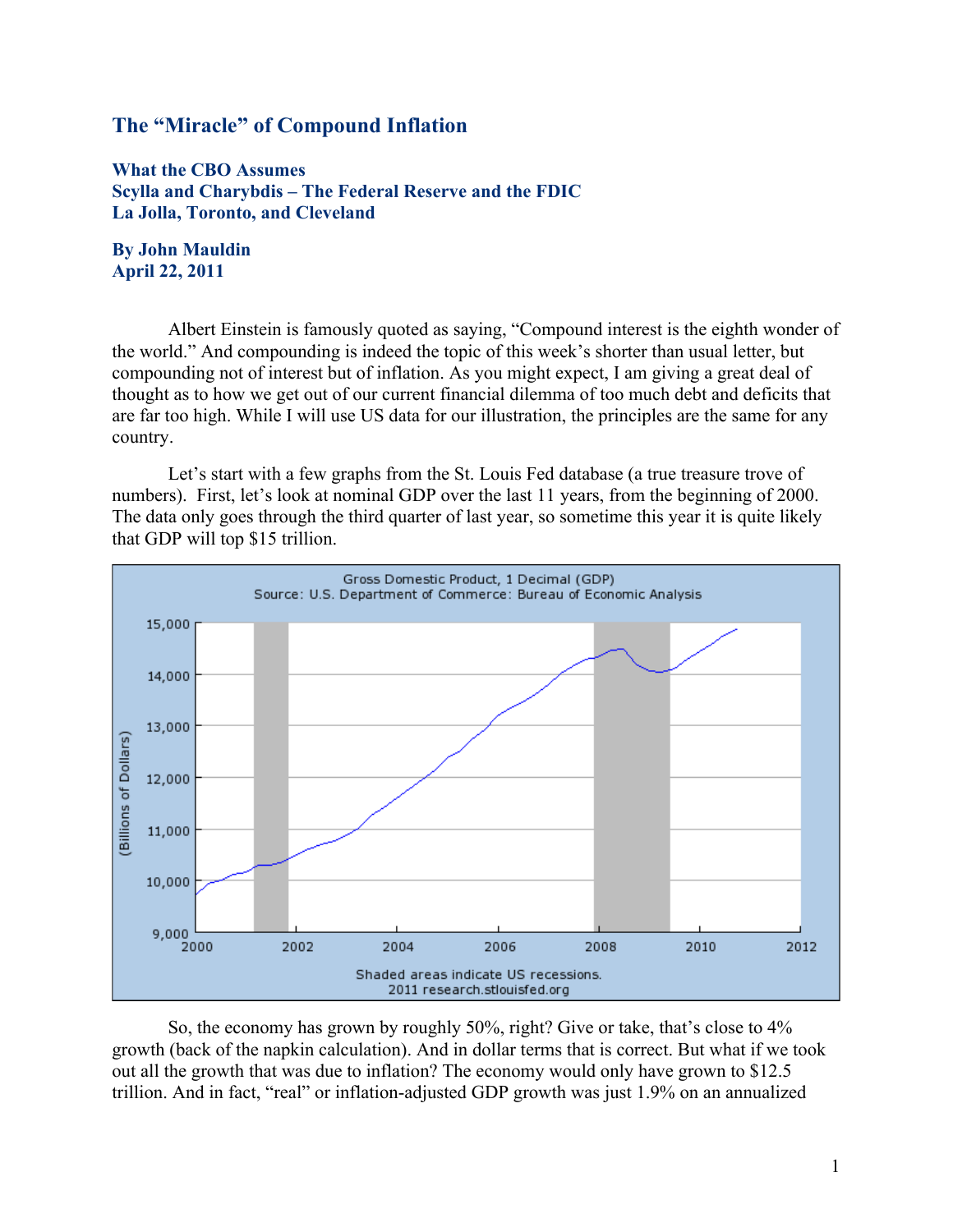basis for the last decade, the lowest growth rate since the '30s. What cost on average \$1,000 in 2000 is now \$1,250.

Now, to see this in an interesting graph, the Fed has real GDP based on 2005 dollars. You can see that we are about back to where we were in 2008, prior to the crisis, and growing well below trend. But if we adjust for inflation, growth has not been close to what it was in nominal terms.



Now let's run through a few "what-if" scenarios. What if the next 11 years look more or less like the last, with 4% nominal GDP growth? That would mean that in 2022 nominal GDP would be 50% larger than now, right at \$22.5 trillion. But that is with only 2% inflation.

What if inflation were 4%, with the same growth? Then nominal GDP would be \$30 trillion! What a roaring economy, except that gas would \$8 a gallon (assuming current levels of supply and demand). In essence, you would need \$2 to buy what \$1 buys today. Don't even ask about health-care costs. If your pay/income did not double, you would be in much worse shape in terms of lifestyle. That is the insidious nature of inflation.

But let's think about that from a federal budget perspective. Let's assume we get 20% of GDP in federal tax revenues, which is roughly a little higher than the historical average. That means total tax revenues would be in the range of \$6 trillion. With 2% inflation, revenues would be just \$4.5 trillion. If the federal government froze its spending at current levels for 12 years (no inflation adjustment), we would be running large surpluses under either scenario.

Higher inflation means US debt is easier to pay back, as nominal GDP is what we pay taxes on, not inflation-adjusted. Inflation is a tried and true method of dealing with too much debt. Inflation is also just another word for default, but it sounds so much better to the ear.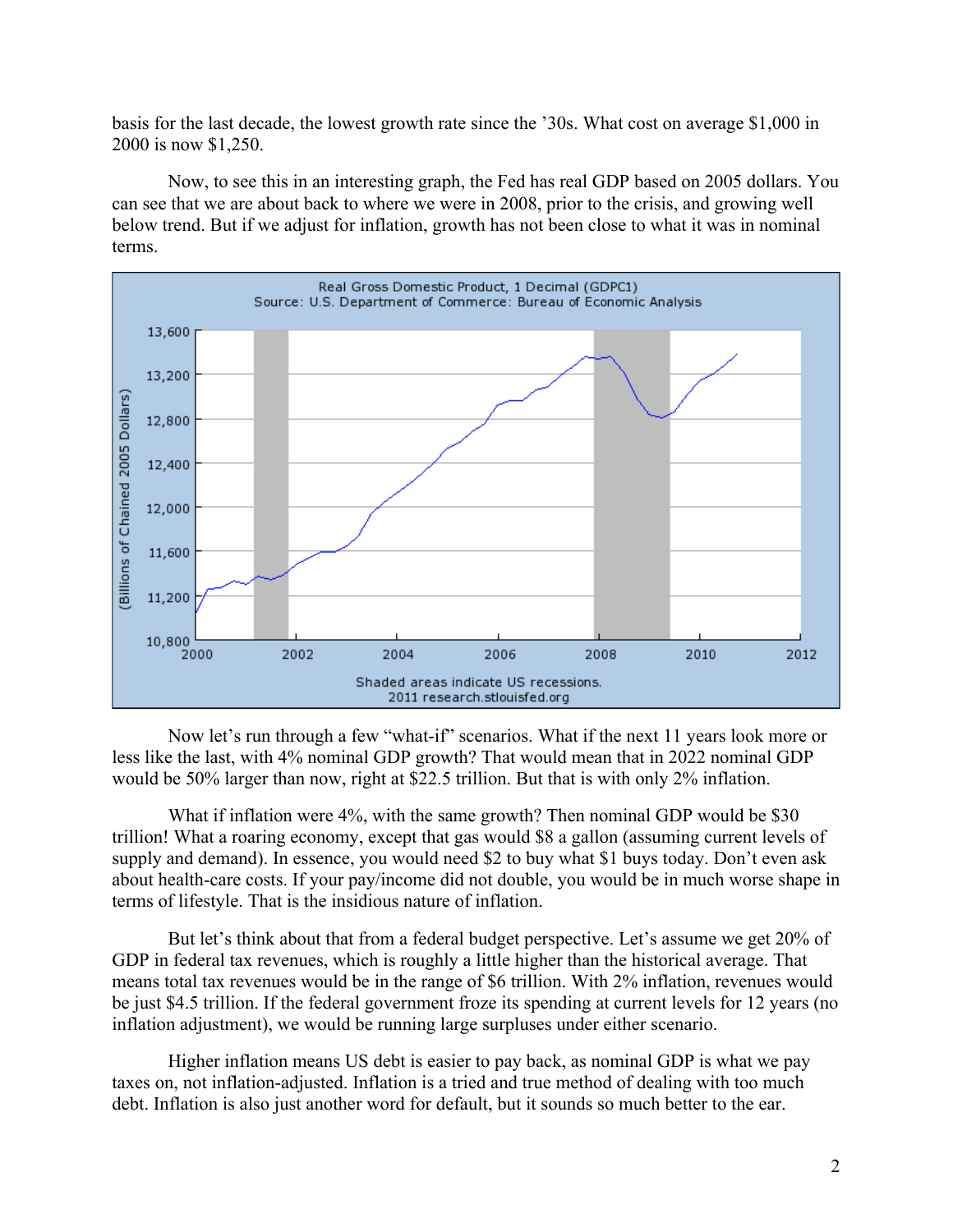#### What the CBO Assumes

The Congressional Budget Office makes projections, based on various Congressional tax bills, as to what future income and expenses might be. But to do that they have to make assumptions about the growth of the economy and inflation. You can go to their website and see their economic forecasting. The data I will be discussing is on page 7, in http://www.cbo.gov/ftpdocs/120xx/doc12039/EconomicTables%5B1%5D.pdf.

Let's look at one of the tables. Note that they have nominal GDP at \$24 trillion in ten years (not far from my 2% inflation scenario above), but they assume rather robust economic growth for the next five years (beginning with 2012) of well over 3% and inflation down around 1.5%. Not a bad world if we could get it.

CBO's Year-by-Year Projections for Calendar Years 2010 to 2021

|                                                              | ,                            |                                  |      |      |                                                                       |      |         |      |      |      |      |               |  |
|--------------------------------------------------------------|------------------------------|----------------------------------|------|------|-----------------------------------------------------------------------|------|---------|------|------|------|------|---------------|--|
|                                                              | Estimated,<br>2010           | 2011                             | 2012 | 2013 | 2014                                                                  | 2015 | 2016    | 2017 | 2018 | 2019 | 2020 | 2021          |  |
|                                                              |                              | Year to Year (Percentage change) |      |      |                                                                       |      |         |      |      |      |      |               |  |
| Real GDP                                                     | 2.8                          | 2.7                              | 3.1  | 3.1  | 3.5                                                                   | 3.8  | 3.0     | 2.5  | 2.4  | 2.4  | 2.4  | 2.3           |  |
| <b>PCE Price Index</b>                                       | 1.8                          | 1.3                              | 1.2  | 1.4  | 1.6                                                                   | 1.7  | 1.9     | 2.0  | 2.0  | 2.0  | 2.0  | 2.0           |  |
| Core PCE Price Index <sup>a</sup>                            | 1.4                          | 1.0                              | 1.1  | 1.4  | $1.5\,$                                                               | 1.6  | 1.8     | 2.0  | 2.0  | 2.0  | 2.0  | 2.0           |  |
| Consumer Price Index <sup>b</sup>                            | 1.7                          | 1.6                              | 1.3  | 1.6  | 1.8                                                                   | 2.0  | $2.2\,$ | 2.4  | 2.3  | 2.3  | 2.3  | 2.3           |  |
| Core Consumer Price Index <sup>a</sup>                       | 1.0                          | 0.9                              | 1.0  | 1.4  | 1.7                                                                   | 1.9  | 2.1     | 2.3  | 2.2  | 2.2  | 2.2  | 2.2           |  |
| <b>GDP Price Index</b>                                       | 0.9                          | 0.9                              | 1.3  | 1.6  | 1.7                                                                   | 1.7  | 1.9     | 2.1  | 2.0  | 2.0  | 2.0  | 2.0           |  |
| Nominal GDP                                                  | 3.8                          | 3.7                              | 4.4  | 4.7  | 5.3                                                                   | 5.5  | 5.0     | 4.6  | 4.5  | 4.4  | 4.4  | 4.3           |  |
| Employment Cost Index <sup>c</sup>                           | 1.8                          | 2.1                              | 2.3  | 2.6  | 2.8                                                                   | 3.0  | 3.3     | 3.6  | 3.7  | 3.6  | 3.3  | 3.2           |  |
|                                                              | <b>Calendar Year Average</b> |                                  |      |      |                                                                       |      |         |      |      |      |      |               |  |
| <b>Interest Rates (Percent)</b><br>Three-month Treasury bill | 0.1                          | 0.3                              | 1.1  | 2.5  | 3.5                                                                   | 4.0  | 4.3     | 4.4  | 4.4  | 4.4  | 4.4  | 4.4           |  |
| Ten-year Treasury note                                       | 3.2                          | 3.4                              | 3.8  | 4.2  | 4.6                                                                   | 5.0  | 5.3     | 5.4  | 5.4  | 5.4  | 5.4  | 5.4           |  |
| Unemployment Rate (Percent)                                  | 9.6                          | 9.4                              | 8.4  | 7.6  | 6.8                                                                   | 5.9  | 5.3     | 5.3  | 5.2  | 5.2  | 5.2  | 5.2           |  |
| Nominal GDP (Billions of dollars)                            |                              |                                  |      |      | 14,649 15,184 15,858 16,609 17,483 18,441 19,362 20,258 21,162 22,093 |      |         |      |      |      |      | 23.062 24.064 |  |

Table D-1.

That's a growth in nominal GDP of about 4.5%. Interestingly, they make those upbeat growth projections assuming that ALL the Bush tax cuts go away, but that's a story for another day. They do compare their projections for the next few years with the "Blue Chip" economists, and they are not quite as optimistic as the economists, so this is not outside of mainstream economic thinking.

Look at this table. Think about what it might look like with 2-3-4% average inflation and lower growth. What if we don't get robust growth? That means higher unemployment for longer periods. And what if (God forbid!) we had a recession? Let's me see how many in the audience think we can go another ten years without another recession. Especially if we actually do start to cut spending in a manner that might get the deficits under control? I'm not seeing many hands. But it would mean that the debt-to-GDP level might not look as bad, which might just be the plan, in some circles. But not one I want to be included in.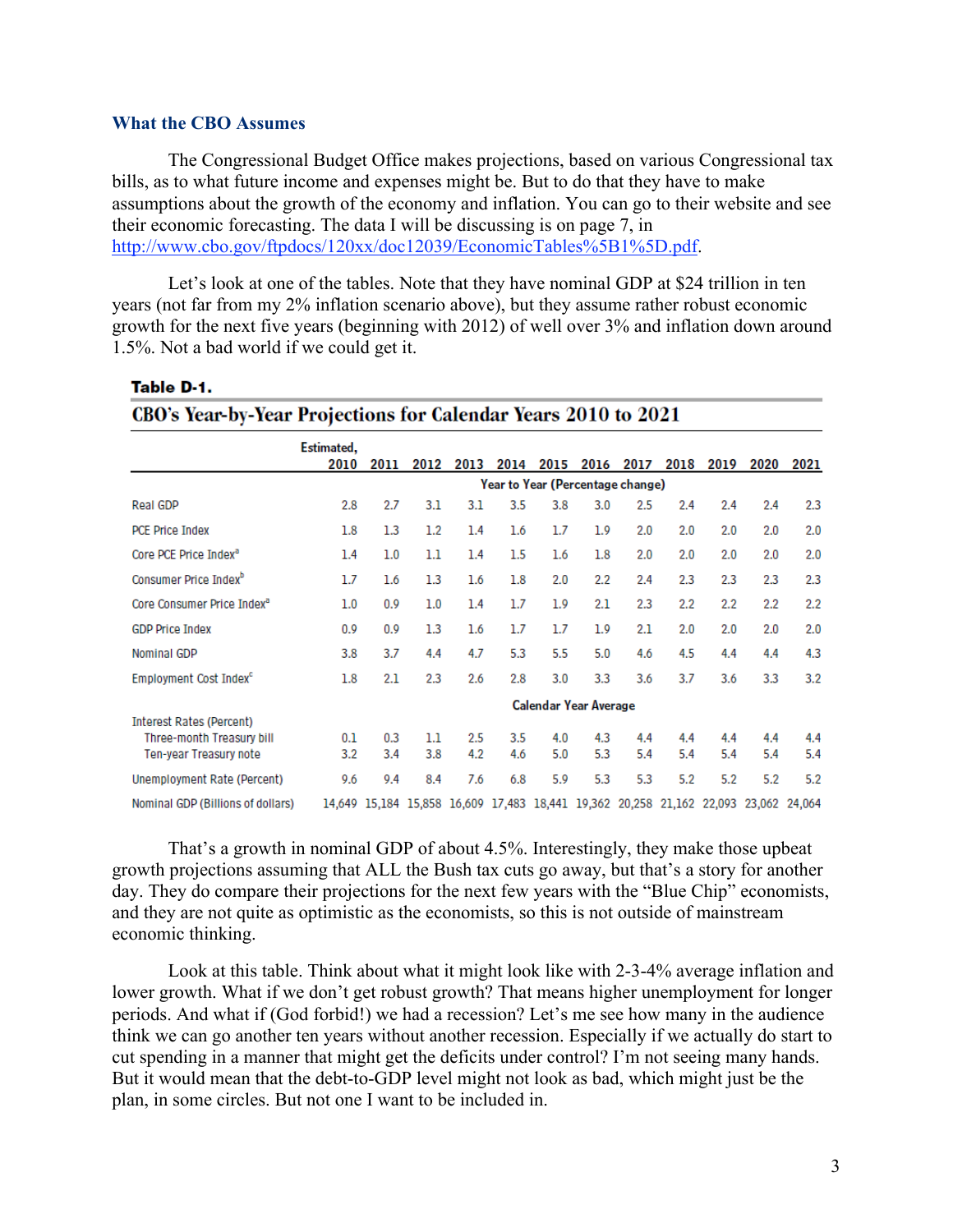Let's think about what less-robust growth, more inflation, or a recession would do to budget projections. These are not nice thoughts for what is in Texas a beautiful spring day.

I was asked several times this week if we will see QE3. My answer is, not for some time; but if we had a recession, what would the Fed do? They only have one lever now, as rates are already low. They are likely to print again. Which is inflationary. Which could give us rising inflation with low growth. What's a Fed to do?

And as it is beautiful outside and I want to find a place to dine al fresco, I will close here and finish this line of thought next week. But I leave you with this wonderful essay by my friend and fishing partner David Kotok, who ponders the very problems the Fed is faced with, while in Italy for a Global Interdependence Center event. Does the Federal Reserve face its own version of Scylla and Charybdis? We are all thinking about what happens when QE goes away, at least for a while.

## Scylla and Charybdis The Federal Reserve and the FDIC

By David Kotok

The Strait of Messina separates the eastern coast of Sicily from the southern tip, or "boot," of Italy. This passage, three kilometers wide at its narrowest, is known for its strong tidal currents. Here is where Greek mythology recounted the tales of Scylla and Charybdis. These two monsters were believed to reside in the Strait of Messina, threatening ships and their crews as they transited through the strait from the Ionian Sea in the Mediterranean to the Tyrrhenian Sea, which lies off the western coast of Italy.

The Greeks described Charybdis as a monster who manifested herself as a whirlpool, gulping and spitting out huge amounts of water several times a day, creating the treacherous currents. Scylla was a six-headed and twelve-armed monster, who would consume everything that crossed her path. It was by the presence of these two monsters Greek legend explained the shipwrecks and destruction that took place in these perilous waters.

Gazing out at the Strait of Messina from the city of Taormina, I have fulfilled a lifelong dream. I remember, over half a century ago, being struck by the stories of Scylla and Charybdis in the course of studying antiquity and reading Greek mythology. A question within me: What led the Greeks to create these two mythological characters?

The answer was clarified by our tour guide. He described how the tidal rise and fall of the Ionian Sea level was substantial. He then explained that the Greeks were completely unaware of how the tides were created. They did not conceive of the power of the moon to pull on water gravitationally. Because they lacked this knowledge, they created mythological explanations for the geographical phenomenon they witnessed.

At peak velocity, the currents flow in the Strait of Messina at nine knots. This is a fierce current with which to contend, especially in such a narrow body of water. Such a force would easily overwhelm sailing vessels of the types used in ancient times.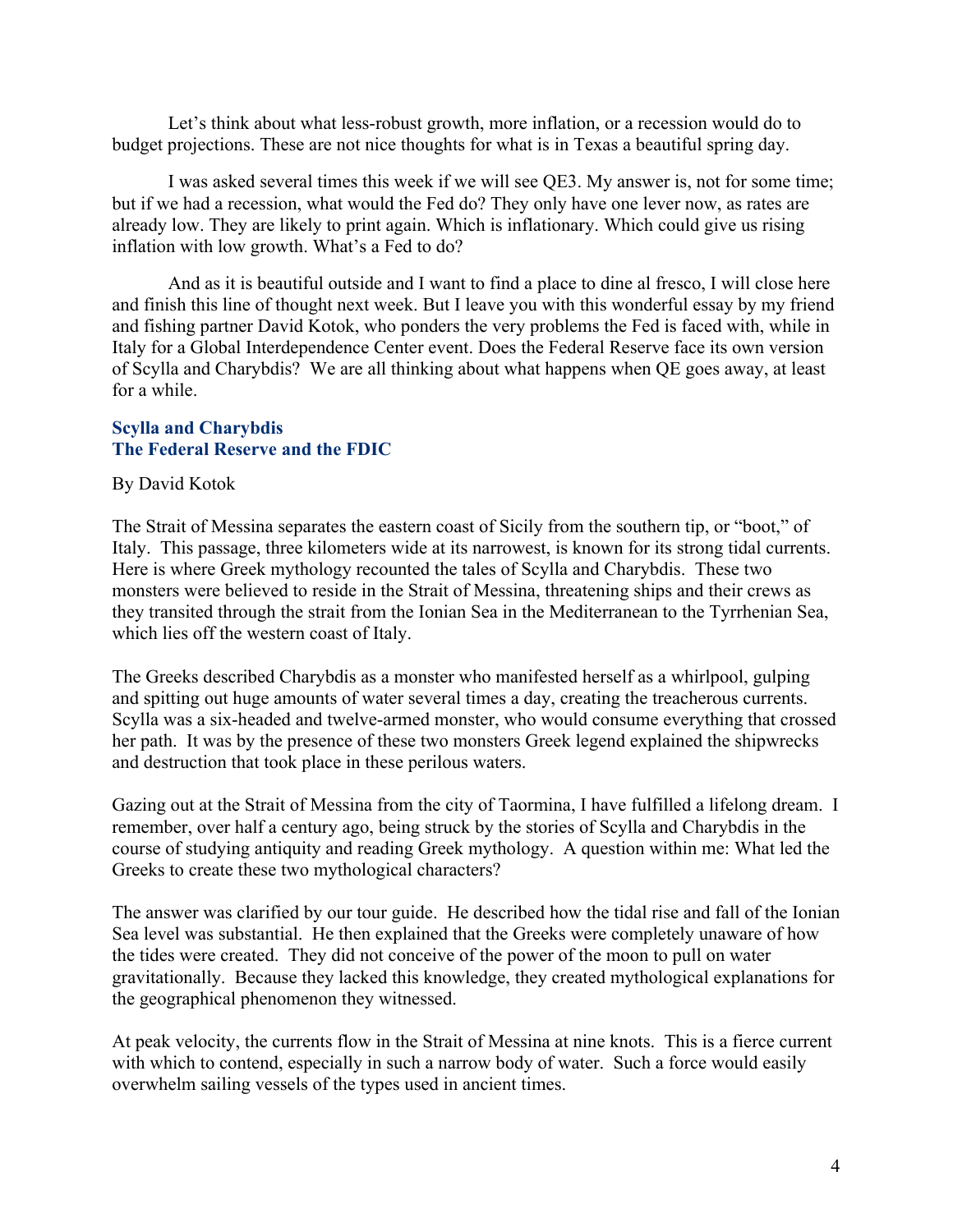It is now understandable how Greek legend brought forth the myths of Scylla and Charybdis. What else could possibly explain the deadly surges ships and their crews had to fight against? Had the sailors known about the tides, would they have operated differently? Would they have timed the tides? How much of history would have changed if the epistemological questions were answered, not with mythological characters but with facts and experience?

In addition to touring in Sicily, the GIC meetings in Italy afforded conversations with economists, financial advisors, investors, and colleagues. They lead me to a difficult and intricate question. Does the Federal Reserve face its own version of Scylla and Charybdis? The Fed is completing its program of asset purchases, called by many "QE2." As this program reaches its completion this summer, many participants expect the Fed to call it quits on additional purchases. The current market expectation is that the Fed will then go into a mode of preserving the then-existing size of its balance sheet. As maturities occur or paydowns take place in the mortgage-related portfolio, the Fed will replace those maturities and paydowns with purchases of treasuries. Essentially, the Fed will go into a holding pattern and await "incoming data."

Meanwhile, the Federal Deposit Insurance Corporation (FDIC) has just introduced a new factor. We have written about it in the past. Since April 1, the FDIC now costs a bank an additional between and ten and forty-five basis points as a fee on its assets. That is a payment the bank must make – any American bank – to the FDIC.

In making monetary policy decisions, the Fed did not have to contend with this cost prior to April 1. Now the FDIC has interfered in a way that adds a cost to the banking system at the very time the Fed is engaged in easing. The mechanics of the FDIC fee act as a form of a tightening. We estimate that the impact is the nearly the same as if the Fed were to have raised interest rates about 15 basis points. By some "guess"timates, the FDIC has taken back all the easing provided by all of QE2.

In the last day or two, we have seen the Federal Funds rate trade under ten basis points. Nine basis points is the price of a transaction between two banks, in which one takes excess or additional reserves and sells it to the other. It is also the price at which the governmentsponsored enterprises (GSEs), Fannie Mae and Freddie Mac, take their incoming cash flows and sell them to the banking system. GSEs are not permitted to deposit monies with the Federal Reserve, so they have no choice but to sell into the Federal Funds market and get whatever they can, or otherwise earn nothing. Clearly, the selling pressure from the GSEs is driving the Federal Funds rate down. At the same time, the FDIC fee means that it is costing more for banks that would buy the Fed Funds, so we have a double-edged sword at work. Is this interfering with the Fed's monetary policy intentions? Is it setting the Fed or the markets up for a shock when the policy changes?

Epistemological questions may be answered with facts, examination, research, and experience. However, the United States has never engaged in monetary policies of the type presently underway. We have no experience to guide us. Has that led us to the error of the Greeks?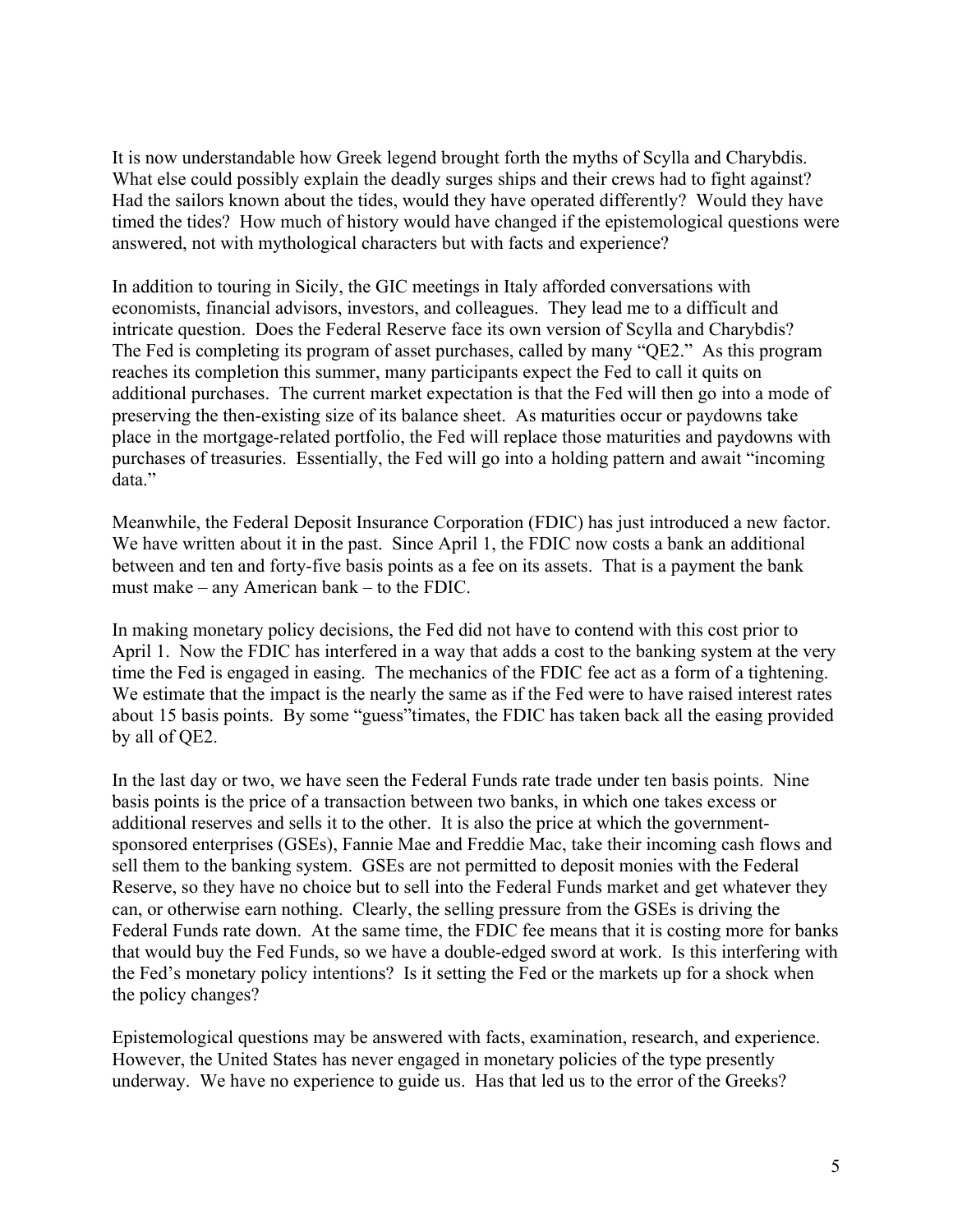The alternative to relying on legend would be to see if anything can illuminate our present circumstances. Then we can build models for guidance. Our assertions may be right or wrong. That remains to be seen, but what we do now know is that we have a construction in which the Federal Reserve pays banks 25 basis points for its excess reserves, which are deposited at the Fed. At the same time, the pricing of overnight reserves traded between banks is now down to nine basis points and has been falling erratically. Simultaneously, there is a fee structure that costs banks 10 to 45 basis points, depending on the size and characteristics of the bank, and therefore that pricing is acting as a "wedge" and altering the composition of monetary policy.

Think of it in the following way: a basis point on one million dollars is one hundred dollars. As stated before, the overnight interest rate on Federal Funds is nine basis points. Nine basis points are 900 dollars per year on one million dollars of reserves traded between two banks. If you divide 900 dollars by 365 days, you can see that for a smaller bank to do an overnight, milliondollar transaction in Federal Funds is to gain that bank about two and a half dollars. It is simply too much trouble for the bank to go through for such little result.

Add three zeros and think in terms of one billion instead of one million. You can see that for a large bank it is still not substantial, and so the intention of Federal Reserve policy making is being altered by this present combination of pricing. We are already seeing banks reorganize themselves to qualify for the lower FDIC fee schedule.

What does the pricing indicate? Does it tell us that the value of excess reserves has reached zero? There are indications that affirm this. When you look at the repo market and the pricing of the collateral used in the repo market, you have an indication of how repo is priced. It is currently near zero. One has to ask oneself why this is so. Is there such weak demand as to price the value of overnight liquidity at zero? The alternative question is: has the FDIC effect driven that overnight liquidity pricing to zero? In fact, is there so much excess liquidity that we now face the true confrontation of the "zero bound" in monetary policy?

The epistemological question is as classic as Greek mythology: how do we know, and how can we arrive at an answer? The second derivative of that question is what happens when the Fed finally changes this policy. Furthermore, is this FDIC-altered policy the policy that the Fed wants? The home-mortgage interest rate is higher than when the Fed started QE2. The housing market continues to be in doubt and prices in many regions are falling. The economy got an initial burst after the financial crash of Lehman and AIG, but subsequently, economic growth rates are falling. We see revisions of growth rates ratcheting downward. The policy has clearly weakened the US dollar, as allocations of dollars are going elsewhere. What is not clear is whether that reallocation is taking place because of choices made by holders of dollars, like state sovereign oil funds, or being made by investors, or both.

Epistemological questions face the Federal Reserve, investors, the US economy, and the world. The true origins of tidal forces were not apparent to the Greeks as they transited the Strait of Messina. They thought they understood; they held strongly to their belief system. The Greeks described their theories through mythological figures, and even deified them. 2500 years later,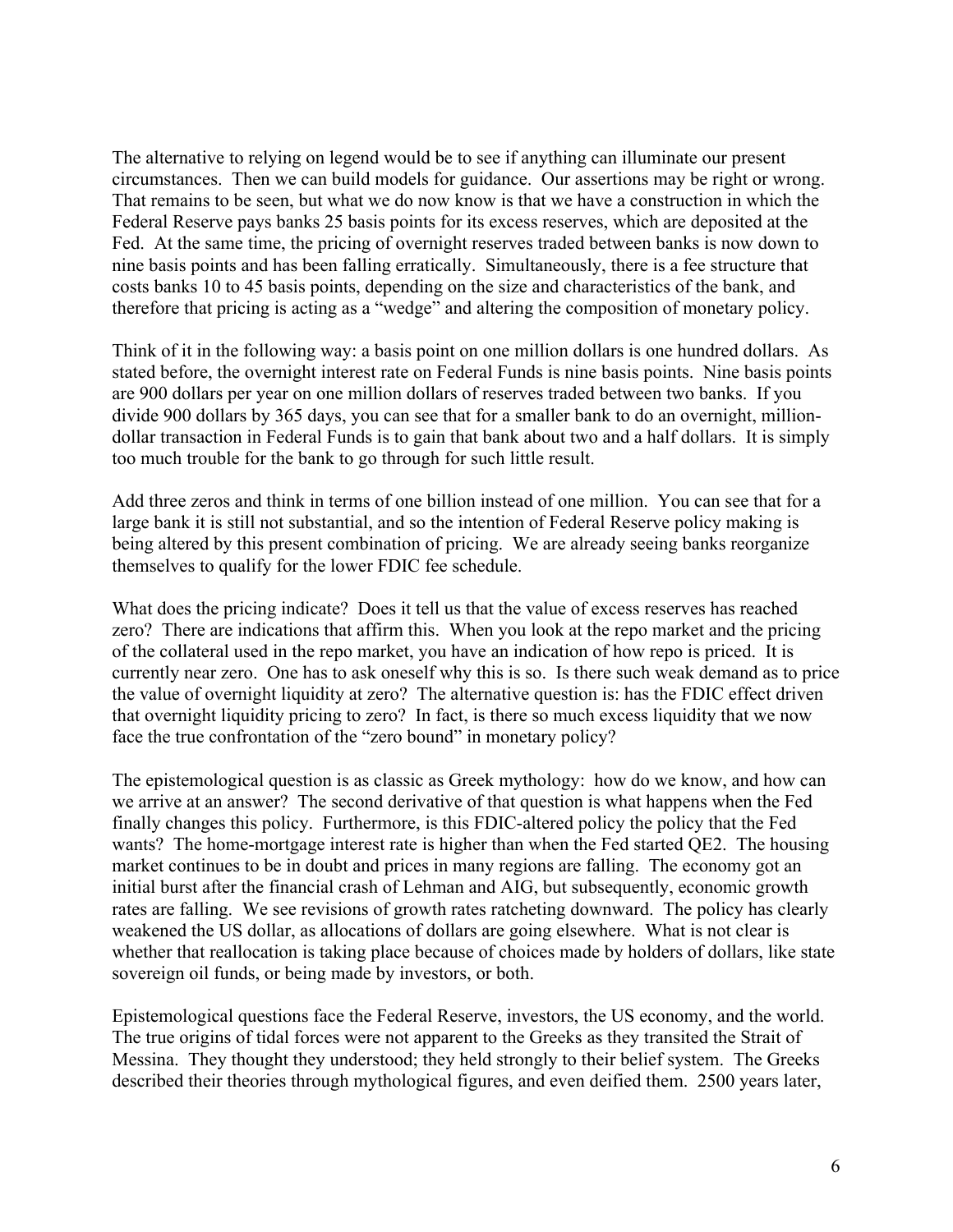we understand how some epistemology failings misled the Greeks. As for the US and its policy at the Federal Reserve, we are operating on legend and uncertainty.

As investors, we confront the likelihood that the short-term interest rate will remain near zero for the rest of this year. The gulping and spitting of excess reserves is coming from the modern Charybdis. The FDIC fee is the modern-day Scylla.

Investors will face the "zero bound" in interest rates for a while longer. They can sit on their cash and earn nothing. They can fret and wring their hands about a ramp-up in inflation, but the evidence so far does not support it. They can stay in the US dollar, in which case they can watch their dollars weaken relative to the rest of the world. Travelling in Sicily or Rome validates how strong the euro is relative to the dollar. All you have to do is buy a dinner or hotel room. We are back in our office. It has been an enlightening trip. We have been able to examine some history while discussing monetary policy and financial affairs. This writer, finally, and after nearly 60 years, was able to witness Scylla, Charybdis, and the Strait of Messina.

Lastly, we return during the Christian Holy Week and during the Jewish Passover festival. We celebrate faith and freedom. We do not actually burn a sacrificial animal. We invoke it as a symbol of the past.

This year we do so after being reminded that those ruins of temples and amphitheaters, those paths and stone quarries, are evidence of slavery. The Trojan, Carthaginian, Greek, Roman, Arab, Norman, Spanish, and other conquerors of Sicily all used slaves.

To a human being, legend and deification can be a dangerous thing. Freedom is as fragile as a weakened monetary and political system will make it. Modern mythology resides in the temples in Washington, not in the Messina.

## La Jolla, Toronto, and Cleveland *Dice Have No Memory*

This Thursday I head for La Jolla to be with my partners at Altegris Investments for our 8<sup>th</sup> annual Strategic Investment Conference. So many old and new friends will be there, as it is again sold out. It is something I really look forward to. Then Sunday I fly to Toronto, where I will be with host Adam Felesky of Horizon Exchange Traded Funds and speak at noon on Monday. I will be in Cleveland on Wednesday, speaking in Elyria in the evening.

Let me commend to you a new book by my great friend Bill Bonner, of *Daily Reckoning* fame. It is called *Dice Have No Memory.* It is a collection of the best of his essays. I once said that when I read Bill I feel like a house painter standing before a Rembrandt. He is one of the really great writers I know, and can tell a tale with a point like few other writers. He is just so gifted. You can read him in short pleasurable bursts in the evening, or of an afternoon with a nice glass of wine. www.amazon.com/dice (http://www.amazon.com/Dice-Have-No-Memory-Economics/dp/0470640049/ref=ntt at ep\_dpi\_1/187-9612289-7401766)